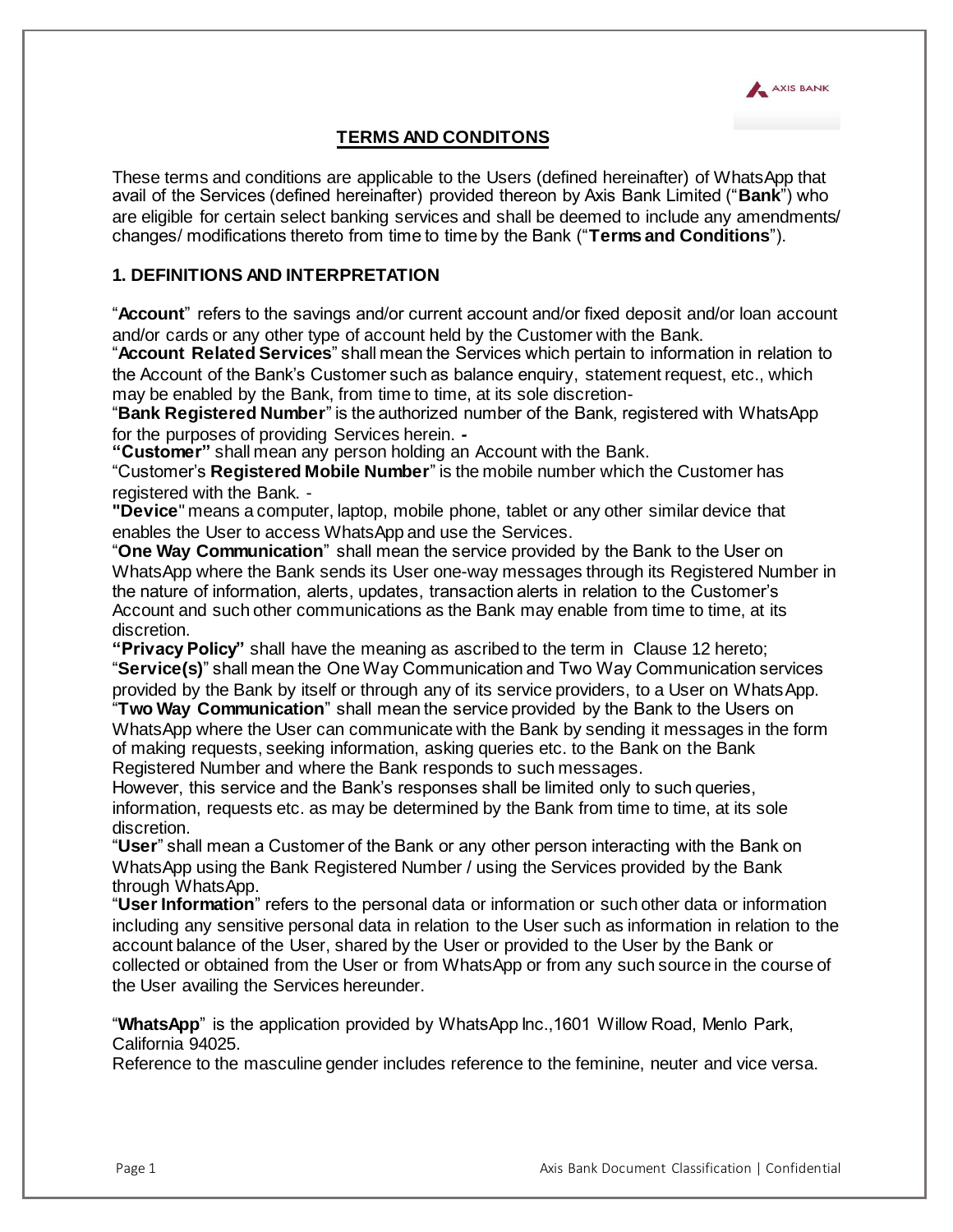

# **2. ELIGIBILITY FOR USING THE SERVICES**

The User hereby agrees and undertakes that he/she shall use the Services only if he/she fulfills the eligibility as given below and shall otherwise not use the Services: (i) The User is an individual;

- (ii) The User is a major; and
- (iii) The User is of sound mind, solvent and competent to contract;

# **3. SERVICES**

The User accepts that the Bank reserves the right to provide only such Services as the Bank may at its discretion permit from time to time. The Bank may also advise the availability/nonavailability of any particular Service, at its sole discretion. The User hereby agrees that the Bank may at any time, without notice to the User, modify, discontinue or make additions/deletions to the Services offered to the User. The User agrees that he/she shall not hold the Bank responsible for not responding to the queries of/ information sought by the User or not providing a response to the satisfaction of the User or not processing any request of the User, in case such a message sent by the User in case the Bank does not receive an instruction to this effect in its systems or the message sent by the User is not in the format as required by the Bank or does not fall under the Services being offered by the Bank at the time or the Bank does not receive such a message for technical reasons or otherwise or for any reason whatsoever. The Bank will have no liability in case of any fraud or impersonation incidents through this platform. Further, in case the Bank permits any Service in the nature of a transaction, the User agrees that such a Service shall be subject to statutory/ regulatory limits and/or any limits that may be imposed by the Bank, from time to time, at its sole discretion.

#### **4. REGISTRATION AND VERIFICATION**

a. For availing the One Way Communication service, the User shall be deemed to have accepted the Privacy Policy of the Bank applicable to the User for availing the Services mentioned herein.

b. For availing the Two Way Communication service, the User shall be deemed to have accepted (a) the Terms and Conditions applicable to the User for availing the Services mentioned herein; and (b) the Privacy Policy of the Bank applicable to the User for availing the Services mentioned herein.

Provided that, the Bank may modify the process for authentication, registration and/or verification of the User, for One Way Communication and/or Two-Way Communication, at any time, at its sole discretion. Provided however that the Bank shall not be required to authenticate the Customer or User, if any request for the Services comes on WhatsApp to the Bank Registered Number, and in case of a Customer, if the number reflected in the requestor's mobile is a Customer's Registered Number, the Bank shall be entitled to presume that it is the Customer itself which is interacting through WhatsApp and in case of any other User the Bank shall be entitled to presume that the number reflected in the WhatsApp profile is the User's number and it is the User itself and not any other person who is interacting with the Bank Registered Number.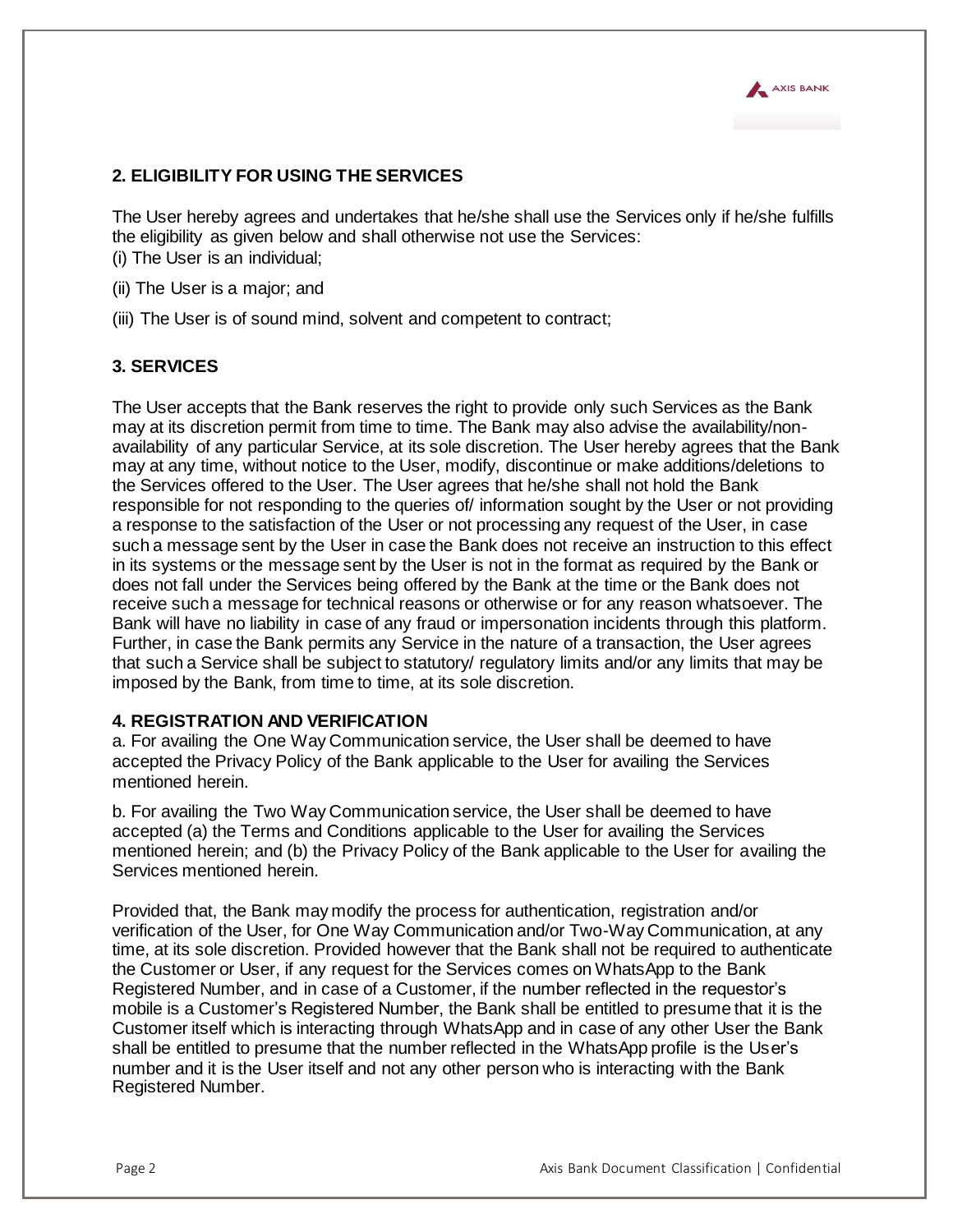

# **5. APPLICABLITY OF T&C AND AUTHORITY TO THE BANK**

The User hereby accepts and agrees that all Services and communications (both One Way Communication and Two Way Communication) taking place on WhatsApp, initiated either by the Bank or the User, will be governed by and subject to these Terms and Conditions. Further, the User hereby agrees that the User grants express authority to the Bank for carrying out the Services requested by the User on WhatsApp on its Bank Registered Number. The Bank shall have no obligation to authenticate the User or to verify the identity of any User once the registration for One Way Communication service is made or once it receives any request/ communication to its Bank Registered Number from any WhatsApp User through WhatsApp. The Bank's own record or log of transactions maintained through computer systems or otherwise shall be accepted as conclusive and binding for all purposes.

# **6. IMPORTANT**

The User unconditionally and irrevocably agrees to the following: a. Both One Way Communication and Two Way Communication shall at all times be governed by and subject to these Terms and Conditions.

b. That all the Services provided to him are subject to applicable law and the rules, regulations, notifications, circulars and guidelines introduced or amended from time to time by the Reserve Bank of India and/or any regulatory/ statutory/ governmental authority.

c. The User shall provide the Bank with such information and/or assistance as is required by the Bank for the performance of the Services and/or any other obligations of the Bank. Further, that all instructions relating to the Services will be issued satisfactory to the Bank in form and content.

d. Account Related Services including in relation card, loan etc. (at the sole discretion of the Bank) shall be provided to the Customers through WhatsApp platform only to a WhatsApp account associated with the Customer's Registered Number.

e. That the Bank may advise from time to time the versions of the operating systems on the Devices which are required for availing the Services and/or registration of the Services. There will be no obligation on the Bank to support all the versions of the operating systems. The User agrees that the User shall be responsible for upgrading any software, hardware and the operating system at his cost from time to time so as to be compatible with that of the Bank. The Bank shall be at liberty to change, vary or upgrade its software, hardware, operating systems, etc. from time to time and shall be under no obligation to support the software, hardware, operating systems used by the User and that the same shall be the User's sole responsibility to be able to continue his use of the Services.

f. That the User shall not reproduce, copy, or redistribute for commercial purposes any materials or design elements of the Services provided hereunder.

g. That the User shall not submit or transmit any content through this Service that is:

- 1. Obscene, vulgar, or pornographic, immoral, illegal, illicit, unethical, anti-social etc.;
- 2. Encourage the commission of a crime or violation of any law;
- 3. Violates any state or federal law in India and/or the jurisdiction in which you reside;
- 4. Infringes the intellectual or copyrights of a third party; or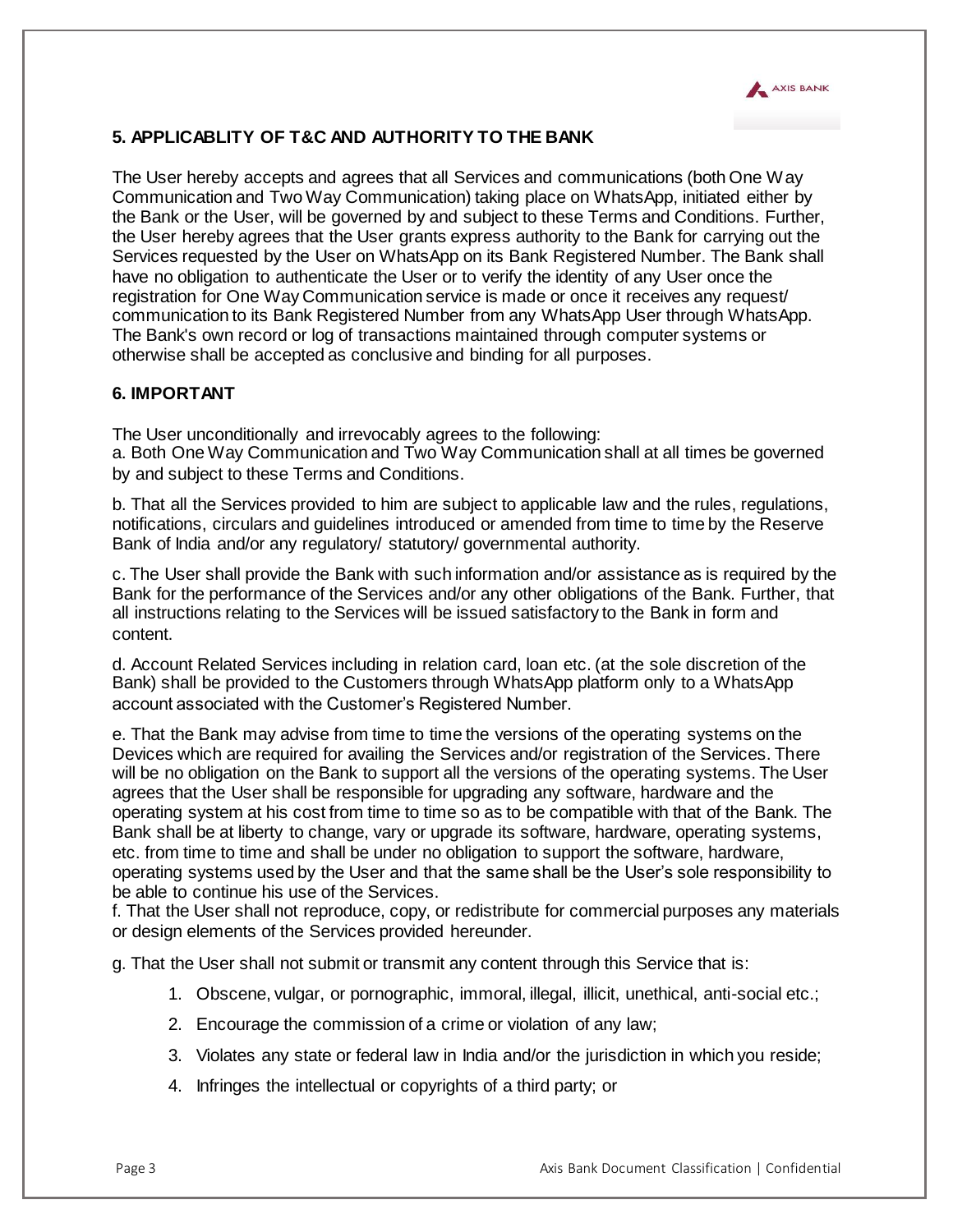

5. Constitutes confidential information and/or personal or sensitive information/ data belonging to the User or to any other person.

h. The Bank reserves the right to remove or otherwise delete any content or submissions made by the User that violates the Bank's internal rules or which are inappropriate and against the moral turpitude, as per the Bank's sole discretion, without undertaking any liability in relation to the same or giving any prior warning to the User.

i. The responses sent by the Bank on WhatsApp are based on a program running at back-end. This program has been developed and regularly enhanced to handle the queries in best possible manner. However, for any answers that the User may not find satisfactory or for any inaccuracies arising therefrom, the Bank shall not be held responsible.

j. By subscribing to the Bank's One Way Communication service, the User agrees to get its personal notifications/alerts/acknowledgements via WhatsApp including portfolio holding, transaction details, value added subscriptions, alerts, notification services etc. The User also agrees to receive notifications including Account and transaction alert notifications, regulatory updates, personalized offers, new product features etc. on his mobile number registered with the Bank via WhatsApp. Further, by registering to the One Way Communication service on WhatsApp, the User authorizes the Bank to send the aforementioned alerts to the User on WhatsApp and/or SMS at the Bank's sole discretion and the Bank also may stop sending these alerts on SMS or any other channel, at its sole discretion.

k. The User understands that using WhatsApp may carry extra risks. Further, any message and information exchanged on WhatsApp shall be subject to the risk of being read, interrupted, intercepted, or defrauded by third party or otherwise subject to manipulation by third party or involve delay in transmission. The Bank shall not be responsible or liable to you or any third party for the consequences arising out of or in connection with using of this Service.

l. The User is aware that it may not be possible for the Bank to give detailed information on the Service functionalities. The Bank shall not be responsible or liable to you or any third party for the consequences arising out of or in connection with using of this Service.

m. The User is aware that authentication technologies and strict security measures are required for using mobile applications such as WhatsApp. The User undertakes to ensure that the User shall not reveal his password to any third party including employees and dealers of the Bank. The User shall be solely responsible for all the communication exchanged between the User and the Bank while utilizing these Services.

n. The User understands that his Device. is vulnerable to the threats such as but not limited to unauthorized (i) access by intruders to the data/information contained on such Device; (ii) identity theft; (iii) privacy violations; (iv) planting of stealth software, malware, viruses etc; (v) disablement or distortion of operations; (vi) interception of the transmission of encrypted data/message etc. The Bank shall not be responsible or liable to you or any third party for the consequences arising out of or in connection with using of this Service. The User shall immediately opt-out of the Services by de-registering for the services.

o. The User is responsible for keeping security safeguard of his account on his WhatsApp linked to his registered mobile number and the Bank shall not be liable and responsible for the security safeguards of the User's account, in any manner whatsoever.

p. The User shall ensure appropriate network connection and the receipt of messages by the User shall be subject to the network connection and the Bank shall not be held responsible and liable for any delay, suspension, interruption or non-receipt of the responses from the Bank.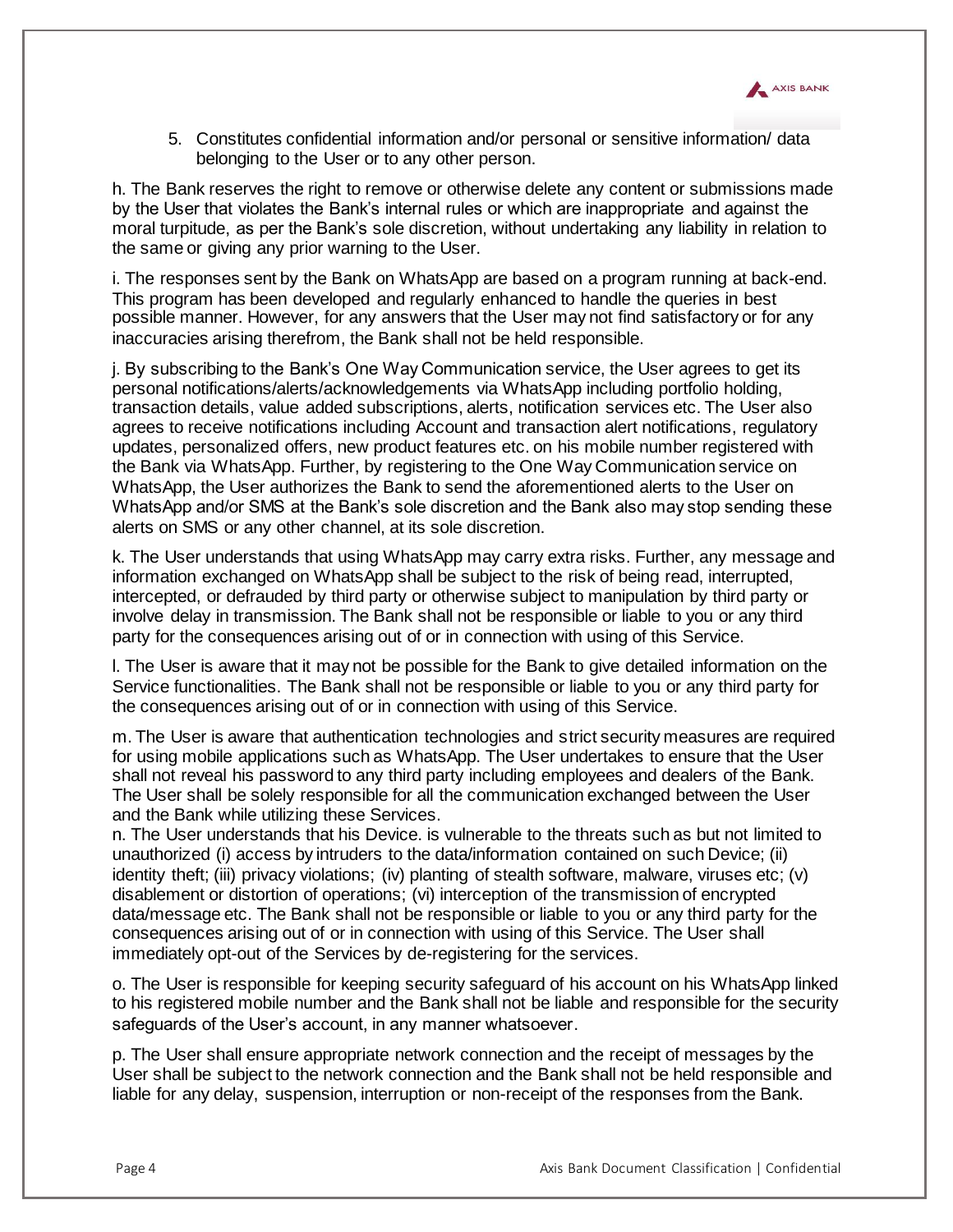

q. The User is aware that using any mobile application involves many uncertain factors and complex software, hardware, systems, etc. which are susceptible to interruptions and dislocations. The Bank does not make any representation or warranty that the Services will be available at all times without any interruption, delay or suspension and that the Bank shall not be responsible and liable for any variation, reduction or imposition of the terms or the User's inability to use WhatsApp for any reason whatsoever.

r. The User agrees that he/she shall not have any claim against the Bank on account of any suspension, interruption, non-availability or malfunctioning of the Service including due to any link/mobile/system failure at the Bank's end for any reason thereof.

s. The Bank has the right to retract the User's right to utilize the Service anytime it deems fit, at Bank's sole discretion, without any notice to the User.

t. These Terms and Conditions may be withdrawn, superseded or modified at any time whatsoever, by the Bank without any prior notice, at Bank's sole discretion.

# **7. SECURITY MEASURES** *-*

The User hereby unconditionally and irrevocably understands and agrees that he/she must: a) keep the passwords to his Device fully and strictly confidential and shall under no circumstance reveal any of the password(s) to any other person; b) commit the password to memory and not record any of them in a written or electronic form; c) not let any unauthorized person have access to his Device or leave his Device unattended while accessing his WhatsApp; d) put in place a passcode or password or PIN or a security key of similar nature to lock/ restrict access to his Device and secure it from any unauthorized access and not share such passcode/ password/ PIN/ security key with any other person; e) not remove the restrictions that may be imposed by the Device provider on the Device's) take adequate precautions from any ransomware, malware, virus or any other security threat from entering the Device, including installing adequate anti-virus protection.

The User hereby agrees and accepts that he/she shall at all times be solely responsible for the protection and safe keep of his SIM card, Device and the applications installed thereon, specifically WhatsApp, login ids, User Information, security details and passwords as mentioned hereinabove and hereby fully agrees that the Bank shall in no manner be liable for any direct or indirect or consequential or other loss occurring on out of any action or omission because of compromise of the same. Further the User agrees that he/she understands the risks of losing his SIM card or transferring his SIM card to another device. The Bank strongly advices the User, for the purpose of using the Services on WhatsApp, to delete the WhatsApp application when changing his device. Further the User understands the risks of compromise of his QR code and the implications that it may have on his WhatsApp, including access by a third party to the User's WhatsApp and the Services. The User agrees that the Bank assumes no liability whatsoever in case of any event of such compromise of the User's WhatsApp and the Bank shall not be held responsible for any such event. Further, the User agrees and understands that WhatsApp can also be logged on more than one device at the same time, including by using web log in and the User is aware of the risk in this regard while availing the Services such as compromise of User Information, breach of security of the User's WhatsApp account from a device other than the Users etc. and the User undertakes to be vigilant and careful and takes full responsibility for the security of his WhatsApp account. The Bank shall not be responsible or liable to you or any third party for the consequences arising out of or in connection with using of this Service.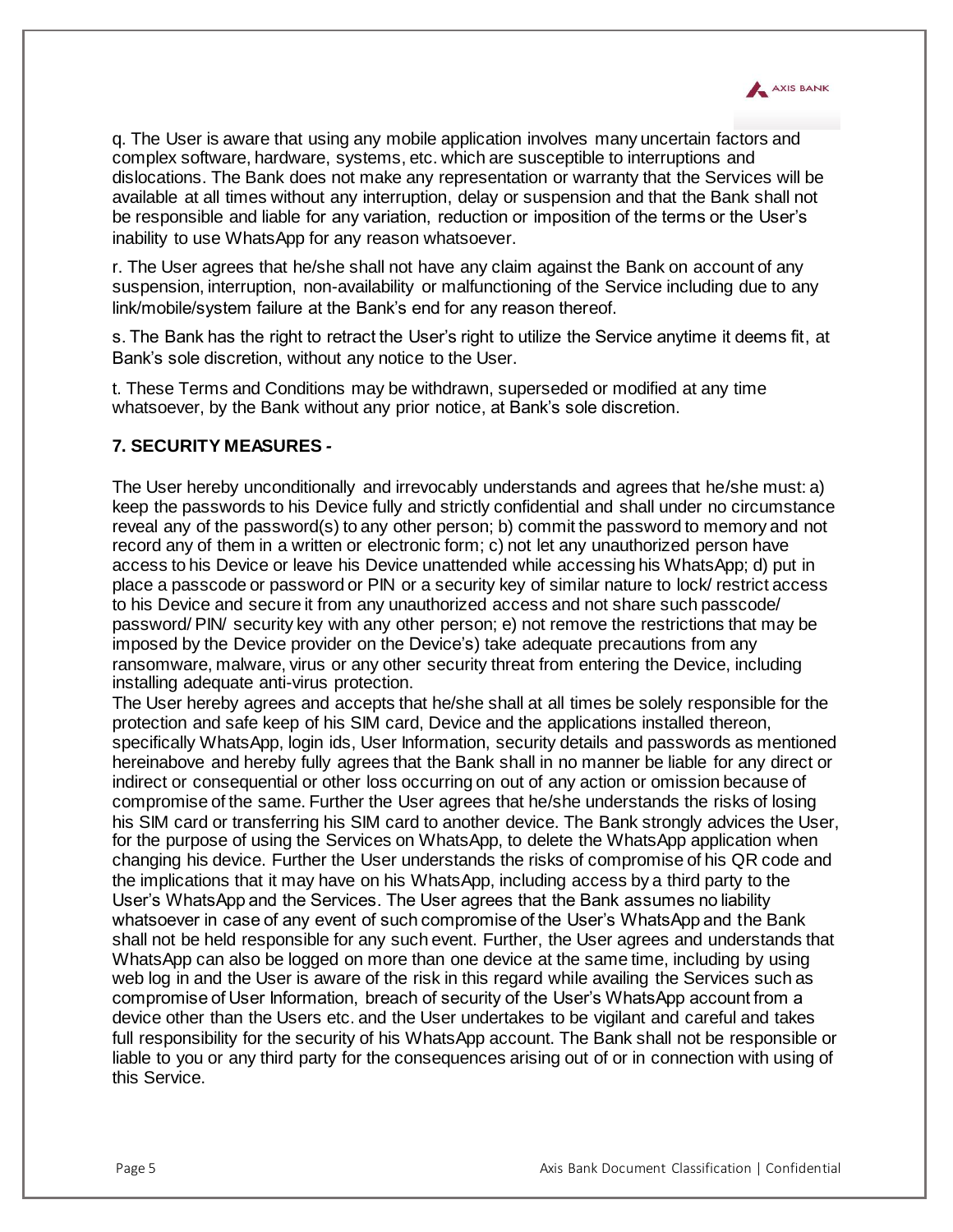

The User also agrees and accepts that any person having access to any such email/phone number/authentication form factor/Customer's Registered Mobile Number, shall be deemed to duly authorised by the User and acting for and on behalf of the User, with the authority and intention to bind the User irrevocably with any actions pursuant thereto including the acceptance of these Terms and Conditions, vis-à-vis the Bank.

Provided however that the Bank shall not be required to authenticate the Customer or User, if any request for the Services comes on WhatsApp to the Bank Registered Number, and in case of a Customer, if the number reflected in the requestor's Device is a Customer's Registered Number, the Bank shall be entitled to presume that it is the Customer itself which is interacting through WhatsApp and in case of any other User the Bank shall be entitled to presume that the number reflected in the WhatsApp profile is the User's number and it is the User itself and not any other person who is interacting with the Bank Registered Number.

# **8. RISKS**

The User hereby acknowledges that he/she is availing the Service(s) at his own risk and the User shall not hold the Bank responsible or liable for any of the risks. Apart from the risks mentioned above, these risks would include but not be limited to the following:

#### **a) Misuse of Password:**

The User acknowledges that if any third person obtains access to the User's Device or SIM card or the User's WhatsApp, such third party may be in a position to access User Information including Account related information of the User, which may be confidential in nature such as account balance, mini bank statements, etc. of the User. The User shall at all times ensure that the Terms and Conditions applicable to the use of the password and security of WhatsApp and the Device of the User are strictly complied with at all times.

#### **b) Internet Frauds:**

The internet per se is susceptible to a number of frauds, misuse, hacking, phishing and other actions which could threaten the security of the information available to the User while availing the Services. While the Bank shall aim to provide security to prevent the same, it cannot guarantee any safeguard from such internet frauds, hacking, phishing and other actions which could affect any instruction(s) given to the Bank for availing the Services. The User has evolved/ evaluated all risks arising out of the same.

#### **c) Mistakes and Errors:**

For availing any Service(s), the Bank would require proper, accurate and complete details to be provided to the Bank. For instance, the User is aware that he/she would be required to fill in the requisite details of the account with regard to which he/she seeks to obtain the account balance. In the event of any inaccuracy in this regard, the User acknowledges that the User may be sent responses or shown information which may not be applicable to him or may not be sent a satisfactory response, and the User agrees that in such a scenario the Bank shall not be liable for any loss to the User in this regard. The User shall therefore take all care to ensure that there are no mistakes and errors and that the message sent/ request made/ query asked by the User to the Bank in this regard is error free, accurate, proper and complete at all points of time. The User agrees that the Bank is providing the Services at the User's sole risk. The User agrees that the Bank shall not be liable for any loss, damages or consequences whatsoever arising due to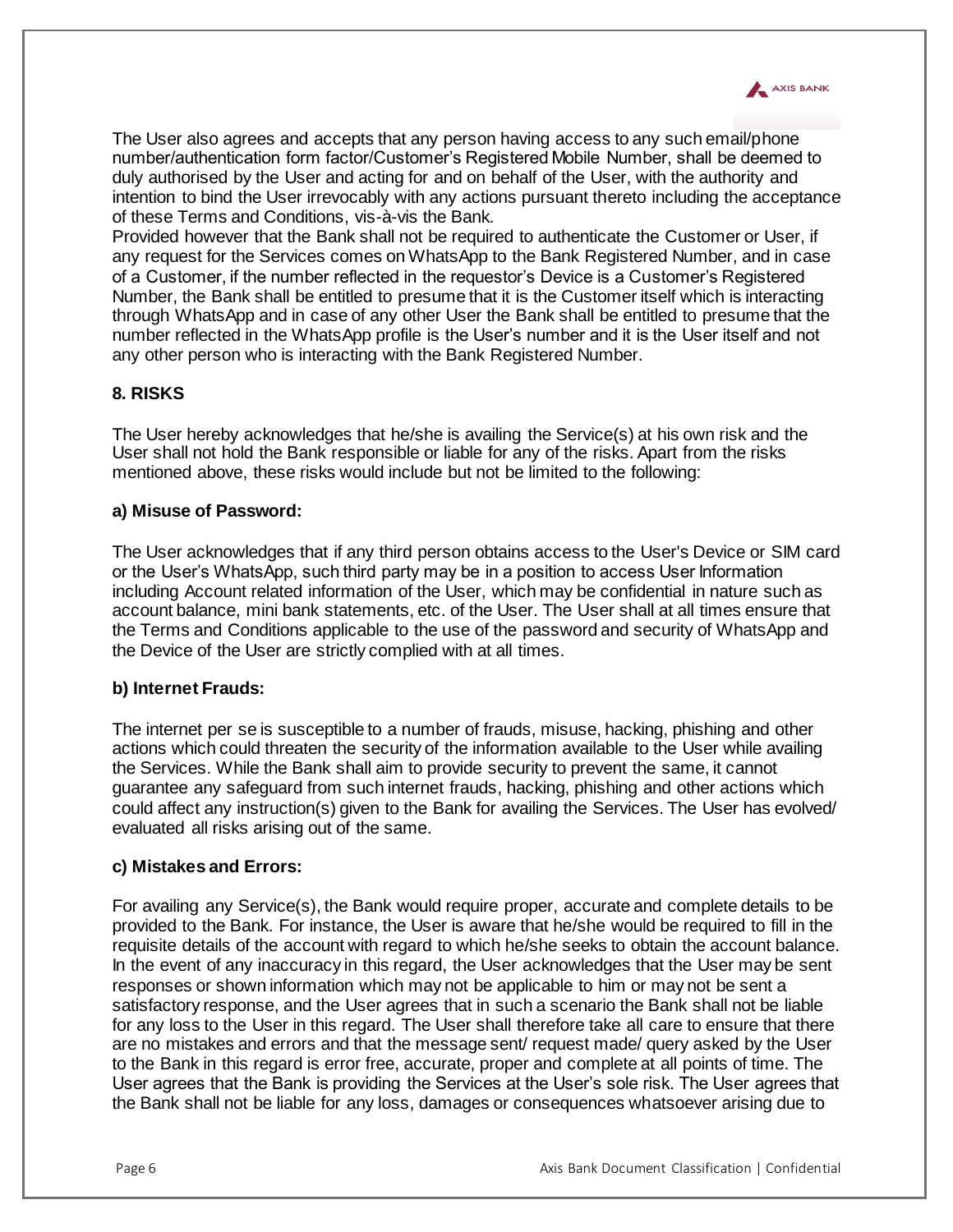

any erroneous or incomplete information or any delay in executing the instructions for reasons beyond the control of the Bank. The User shall be liable and responsible to Bank and accede to accept the Bank's instructions without questions for any unfair or unjust gain obtained by him in the course of availing of the Services.

# **d) Technology Risks:**

The technology for enabling the Services offered by the Bank could be affected by ransomware, virus or other malicious, destructive or corrupting code, programme or macro or any other security threat. It may also be possible that the site of the Bank may require maintenance and during such time it may not be possible to process the request of the Users. This could result in delays in the processing of instructions or failure in the processing of instructions and other such failures and inability. The User understands that the Bank disclaims all and any liability, whether direct or indirect, whether arising out of loss of profit or otherwise arising out of any failure or inability by the Bank to honour any User instruction for whatsoever reason. The User unequivocally and unconditionally understands and accepts that the Bank shall not be responsible for any of the aforesaid risks. The User also accepts that the Bank shall disclaim all liability in respect of the said risks.

# **9. ACCURACY OF INFORMATION**

The User agrees that he/she is responsible for the correctness and accuracy of information supplied to the Bank in the course of availing the Services. The Bank accepts no liability and responsibility for the consequences arising out of erroneous, incomplete, inaccurate, untrue information supplied by the User. The User agrees that if he/she notices any error, inaccuracy in any information supplied to the User by the use of any of the Services, the User shall inform the Bank of the same, as soon as possible. The Bank will endeavor to correct the error promptly. The User agrees that all outputs of statements that may appear on WhatsApp, upon making a request to that effect, are information extracted from a computerized back up system maintained by the Bank and may not be continuously be updated in real time. The Bank shall provide the information as may be last updated on the systems of the Bank. While the Bank will take all reasonable steps to ensure the accuracy of the statement, the Bank is not liable for any error and shall not hold the Bank responsible for any loss incurred or action taken by the User by relying on such information. The User further agrees that he/she shall hold harmless and indemnify the Bank against any damages, losses, liabilities, settlements, costs, expenses, or fines . that may be incurred or suffered by him, if the information contained in the above said outputs turns out to be inaccurate/incorrect.

#### **10. LIABILITY**

The User agrees that he/she shall be liable for all loss from unauthorized uses of his WhatsApp and/or for requests made while availing the Services and/or for any breach(es) of these Terms and Conditions or if he/she has in any way contributed or caused the loss by negligent actions including the following:

a) Keeping a written or electronic record of the User's Device password;

b) Disclosing or failing to take all reasonable steps to prevent disclosure of the User's WhatsApp and/or QR code and/or failing to advise the Bank of such disclosure within reasonable time. c) Losing the SIM card on which the User's WhatsApp is registered;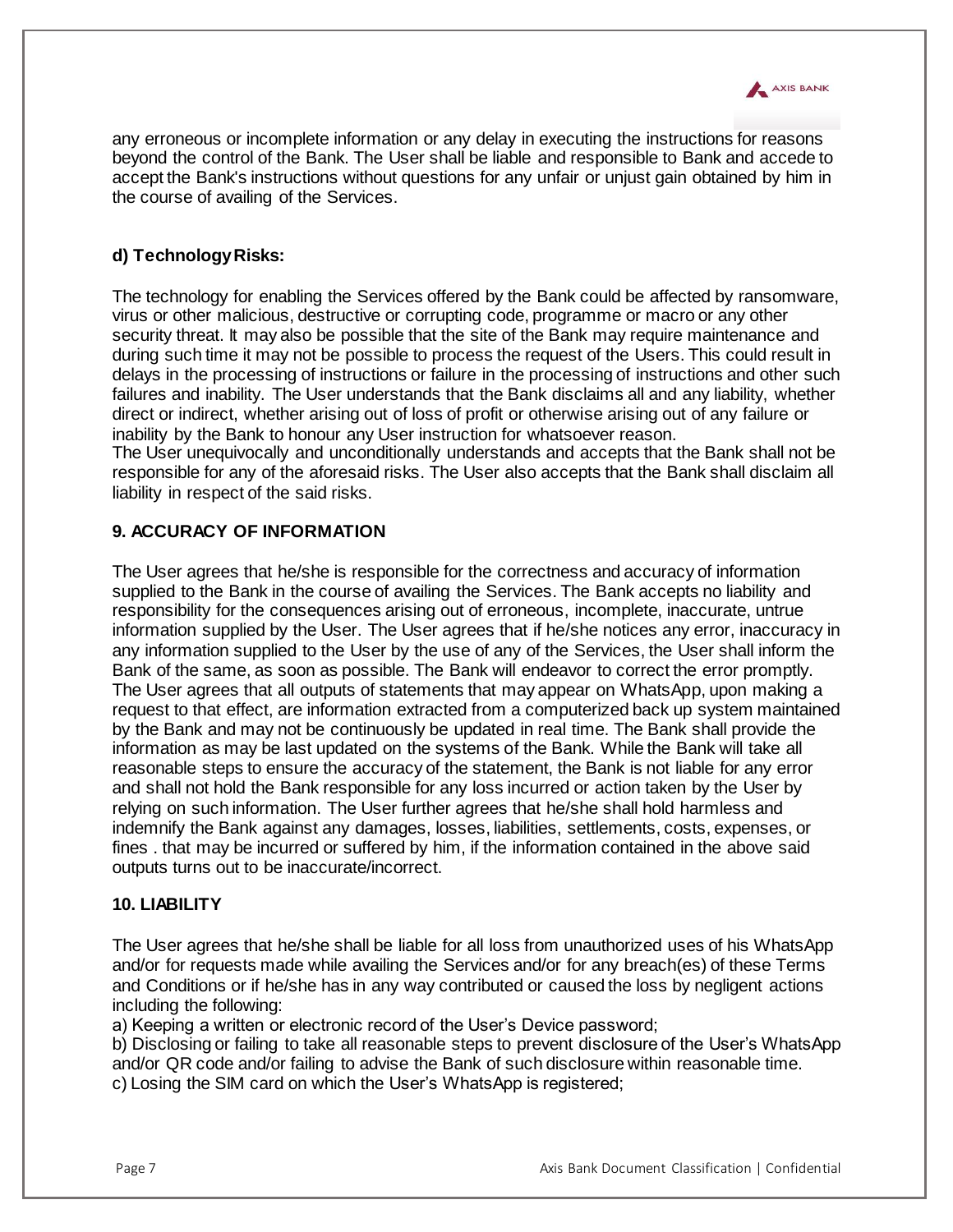

d) Transferring the SIM card on which the User's WhatsApp is registered to another device without deleting the WhatsApp application from the previous device.

e) Not advising the Bank in a reasonable time about unauthorized access to or erroneous transactions/ use of Services on his WhatsApp. The Bank shall not be responsible or liable to the User or any third party for the consequences arising out of or in connection with using of this Service, including for any reasons aforesaid and the entire liability and responsibility due to any of the aforesaid shall completely be on the User above. The User agrees that the Bank shall in no circumstances be held liable to the User if the Services or if the User is unable to register for the Services in the desired manner/ in the manner provided for herein for reasons including but not limited to natural calamity, floods, fire and other natural disasters, legal restraints, faults in the telecommunication network or internet or network failure, software or hardware error or any other reason beyond the control of the Bank. The Bank shall under no circumstance be liable for any damages whatsoever whether such damages are direct, indirect, incidental, consequential and irrespective of whether any claim is based on loss of revenue, investment, production, goodwill, profit, interruption of business or any other loss of any character or nature whatsoever and whether sustained by the User or any other person. Further, the Bank shall not be liable for any damages, losses (direct or indirect) whatsoever, due to disruption or non-availability of any of Services/facility/s due to technical fault/error or any failure in telecommunication network or any error in any software or hardware systems.The User further agrees that the WhatsApp application is owned and controlled by an independent third party which is unaffiliated with the Bank. The Bank is not responsible for the privacy or security policies of WhatsApp and any other entity that may be linked to/ from/ within it, and does not assume liability for any damage incurred by the User from the use of said application. The User fully understands that the Bank is not endorsing the products or services of WhatsApp or of any advertisement etc. appearing thereon.

#### **11. USER INFORMATION** *-*

The User understands and agrees that while the Bank has deployed processes and technology to prevent unauthorized use or accidental disclosure of the User Information or any other data pertaining to the User on WhatsApp, the User understands and accepts that by using the Services, the User Information and any other data of the User in relation to the Services may also be stored on the application/ website/webpage and server of WhatsApp, which are outside of the control of the Bank and the Bank cannot guarantee the security of the User Information or any other data which is stored on therein. The User unconditionally and irrevocably agrees and accepts that the Bank is not responsible for any compromise in such User Information/ data outside the control of the Bank and acknowledges that the User is providing the User Information at his own free will and risk.

The User hereby expressly consents to and authorises the Bank (whether acting by itself or through any of its service providers, and whether in automated manner or otherwise), to do and undertake any of the following, in relation to the User Information whether about me/us or not as may be deemed relevant by the Bank for its purposes:

i) to collect the User Information from me and other physical or online sources including WhatsApp accessing the same from credit information companies, to get the authenticity, correctness, adequacy, etc. of the User Information verified from any sources and persons including from online data bases; and to act for and on my/our behalf for such accessing, collecting or verifying of the User Information including using my/our log in and password credentials on the online platforms; such collection, access and verification may be done without any notice to me/us;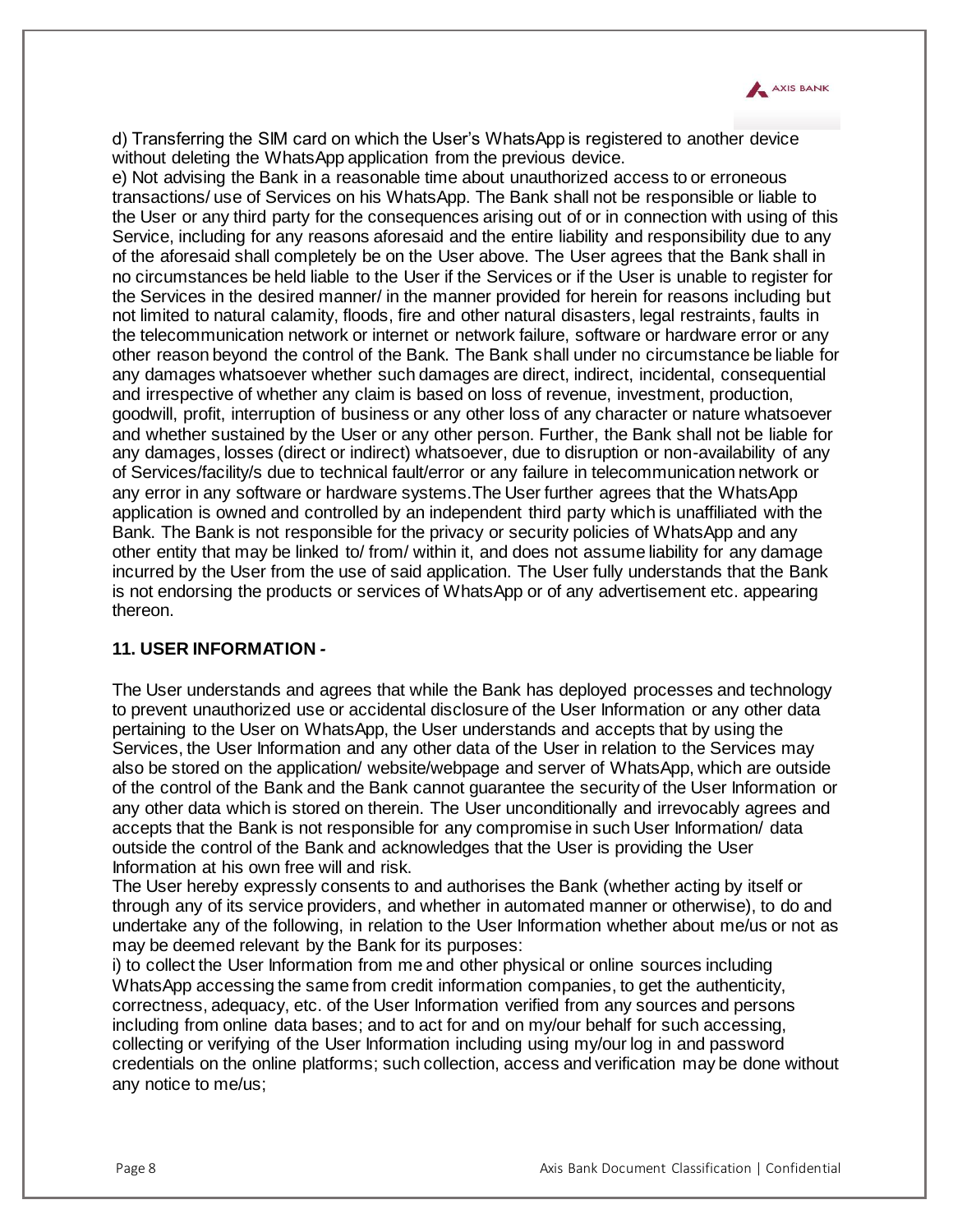

ii) process User Information including by way of storing, structuring, organising, reproducing, copying, using, profiling, etc. as may be deemed fit by the Bank;

iii) to store the User Information for such period as may be required for contract, by law or for Bank's evidential and claims purposes, whichever is longer;

iv) to share and disclose the User Information to service providers, consultants, credit information companies, other banks and financial institutions, affiliates, subsidiaries, regulators, investigating agencies, judicial, quasi-judicial and statutory authorities, or to other persons as may be necessary in connection with the contractual or legal requirements or in the legitimate interests of the Bank or as per the consent;

v) any of the aforesaid may be exercised by the Bank for the purposes mentioned above, for the purposes of credit appraisal, fraud detection, anti-money laundering obligations, for entering into contract, for direct marketing, for developing credit scoring models and business strategies, for monitoring, for evaluating and improving the quality of services and products, for other legitimate purposes or for any purposes with consent.

The User acknowledges the Bank has engaged/ may engage a service provider from time to time , for various aspects related to Services, storage, software/ hardware requirements, processing of requests, engines, responses, etc. The User has no objection to the same. The User hereby confirms that all the authorisations and rights in any of (i) to (v) above also extend to and are given above to the service providers of the Bank, including for all the sharing and disclosures amongst the Bank and its service providers.The User hereby expressly agrees to the Bank and/or its affiliates for using the User Information and for cross-selling to him their various products and services from time to time.

# **12. PRIVACY POLICY**

The User has read, understood and accepted the Privacy Policy of the Bank which can be found at https://www.Axisbank.com/aboutus/terms\_conditions/privacy.htm ("**Privacy Policy**") *-* All the changes thereto from time to time by the Bank shall be binding on the User and the User shall update itself periodically for the privacy policies in force then from time to time by using the Bank's website for this purpose.

#### **13. INDEMNITY**

The User undertakes to indemnify and keep the Bank and its officers/employees fully indemnified and harmless from and against all the consequences of breach of any of the terms, conditions, statements, undertakings representations and warranties of these Terms and Conditions as also of any of its representations or warranties not being found to be true at any point of time, including any actions, notices, suits, claims, proceedings, damages, liabilities, losses, expenses, costs or taxes faced, suffered or incurred by the Bank including from any third parties.

# **14. WITHDRAWAL OF SERVICES**

The Bank shall be entitled to withdraw/ discontinue/ suspend/ disallow the use of any of the Services at any time, at its sole and absolute discretion without need for any permission from or notice to the User.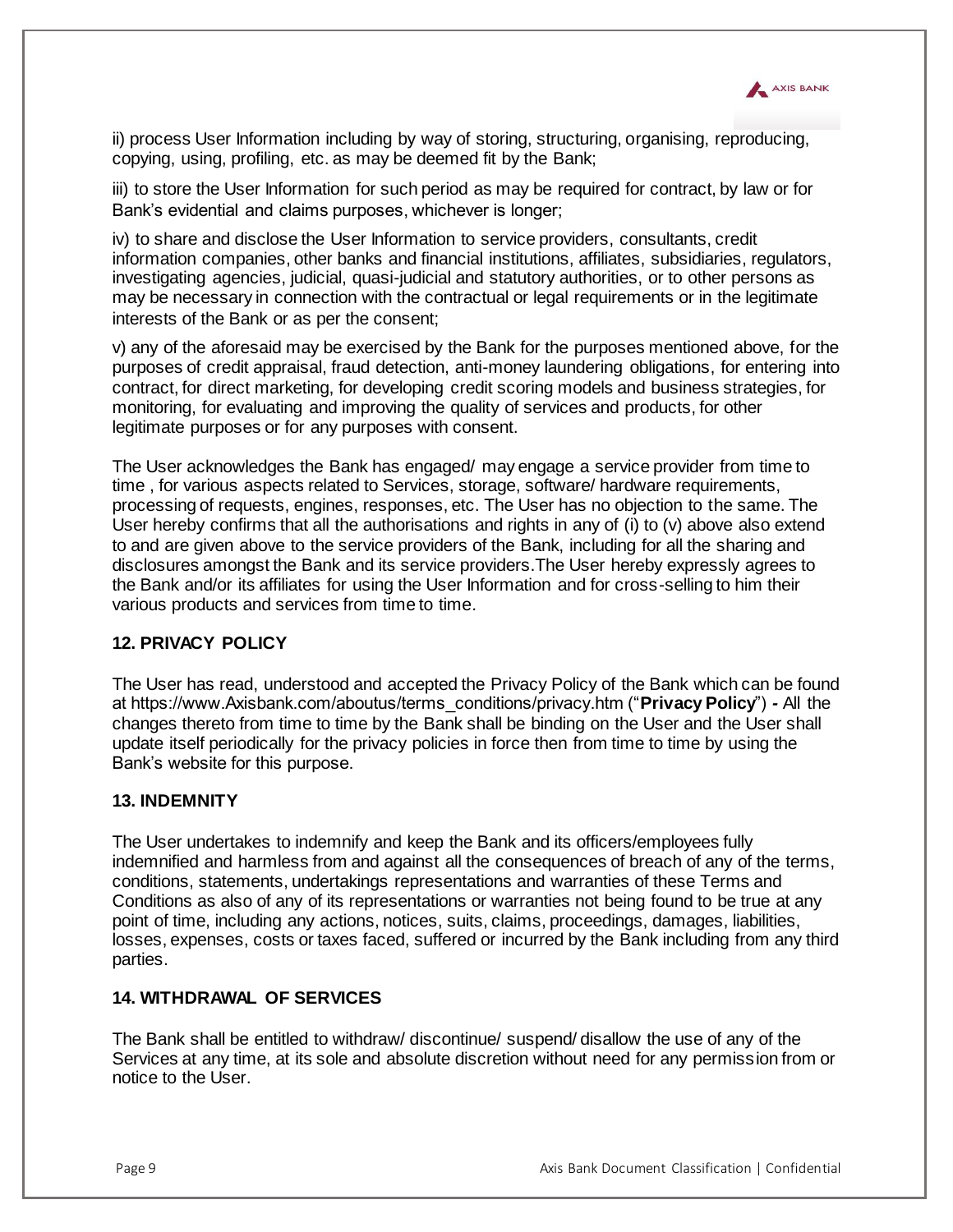

# **15. BINDING NATURE OF TERMS AND CONDITIONS**

The User agrees that by using the Service, the One Way Communication and/or Two Way Communication, sending any communication/ message to the Bank Registered Number on WhatsApp, completing the registration process as provided for hereunder, accepting these Terms and Conditions and/or accepting the Privacy Policy, the User shall be deemed to have read, understood and irrevocably and unconditionally accepted and agreed to all these Terms and Conditions and such Terms and Conditions shall be binding on the User in the same manner as if the User has agreed to the same in writing.

# **16. PROPRIETARY RIGHTS**

The User acknowledges that the software/ other internet related software which are required for providing the Services or any Intellectual Property Rights of the Bank in the process are the legal property of the Bank/ respective vendors. The permission given by the Bank to avail of the Services to the User will/ does not create or convey any rights, title or interest to the User or to any person, in the above software or Intellectual Property Rights of the Bank. The User agrees that he/she shall not attempt to modify, translate, disassemble, decompile or reverse engineer such software or create any derivative product based on the software.

# **17. DE-REGISTRATION OF SERVICES** *-*

The User may request for de-registration/ un-subscription of the Services any time by following the process as may be prescribed by the Bank from time to time. However, for this to come into effect, it may take such time as may be required by the Bank. The User agrees that he/she will remain responsible for any requests made/ messages sent to the Bank using the Services prior to the time such cancellation of the Services is effected by the Bank. The Bank will be at liberty to discontinue/ suspend/ terminate the User's use of the Services at any time without assigning any reason whatsoever. The Bank may also discontinue or suspend or terminate Services/ facilities without prior notice if these Terms and Conditions are breached.

### **18. NOTICES** *-*

The Bank and the User may give notices under these Terms and Conditions: a) Electronically to the email id, mobile number of the User registered with the Bank and/or through WhatsApp. Such notices will be regarded as being in writing.

b) In writing by delivering them by hand or by sending them by post to the last address given by the User.

c) In the case of notices to the Bank to the following address: AXIS Bank Limited, Axis House, C-2, Wadia International Center, Pandurang Budhkar Marg, Worli, Mumbai 400 025 *-*

In addition, the Bank may also publish notices of general nature, which are applicable to all Users using the Services on its web site and/or on its net banking page. Such notices will have the same effect as a notice served individually to the User.

#### **19. GOVERNING LAW AND DISPUTE RESOLUTION**

These Terms and Conditions and/or the use of the Services provided through WhatsApp shall be governed by the laws of the Republic of India and no other nation. The User agree to submit